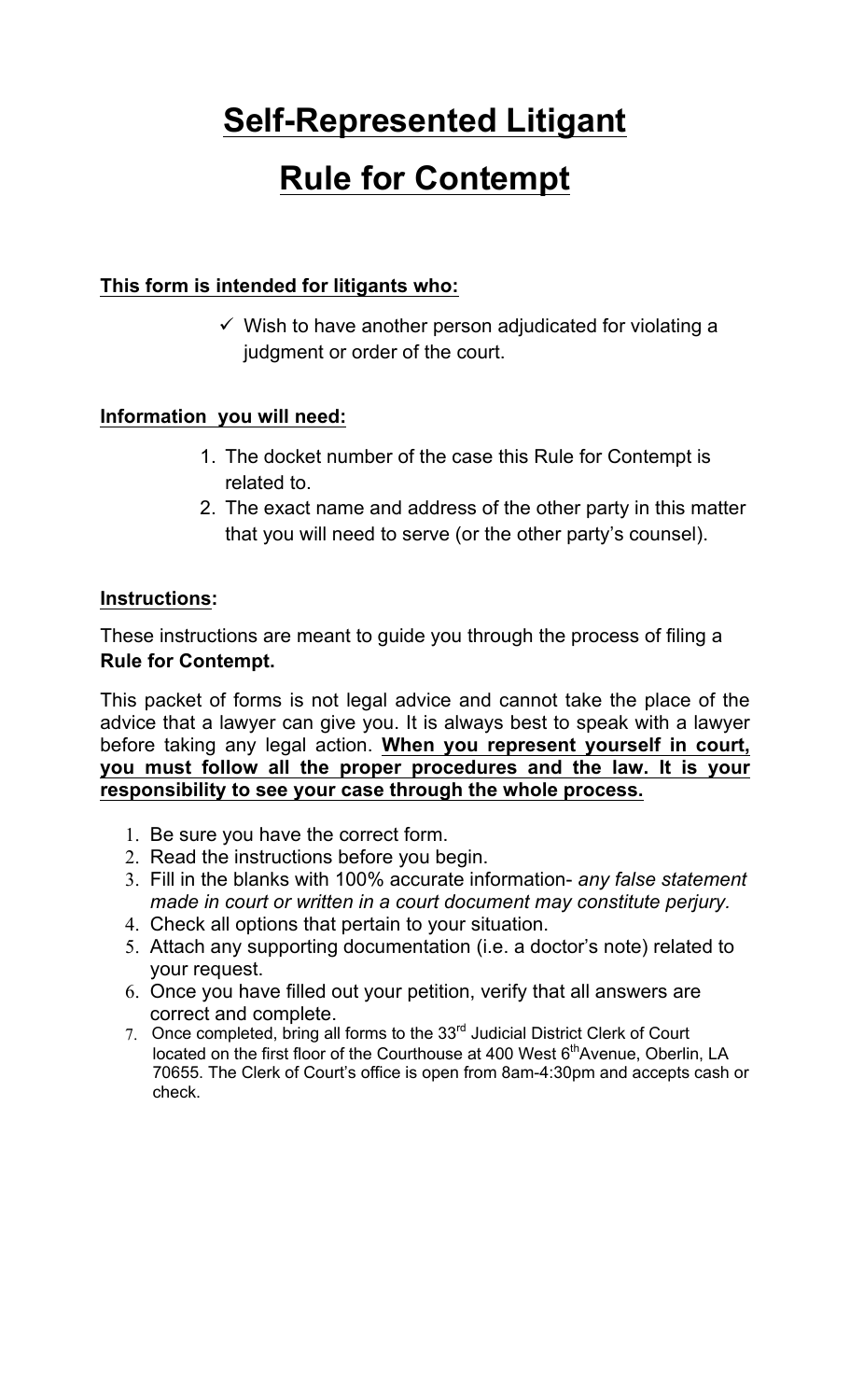|                                                                                                                                                                                                                                |                       | 33rd JUDICIAL DISTRICT COURT                                                               |                                                                                                |  |  |  |
|--------------------------------------------------------------------------------------------------------------------------------------------------------------------------------------------------------------------------------|-----------------------|--------------------------------------------------------------------------------------------|------------------------------------------------------------------------------------------------|--|--|--|
| (Petitioner)                                                                                                                                                                                                                   |                       |                                                                                            |                                                                                                |  |  |  |
| <b>VERSUS</b>                                                                                                                                                                                                                  |                       | DOCKET NUMBER: _______________                                                             |                                                                                                |  |  |  |
|                                                                                                                                                                                                                                |                       |                                                                                            | ALLEN PARISH, LOUISIANA                                                                        |  |  |  |
| (Defendant)                                                                                                                                                                                                                    |                       |                                                                                            |                                                                                                |  |  |  |
| FILED: And the state of the state of the state of the state of the state of the state of the state of the state of the state of the state of the state of the state of the state of the state of the state of the state of the |                       | DEPUTY CLERK <b>Experiment Service Service Service</b>                                     |                                                                                                |  |  |  |
|                                                                                                                                                                                                                                | * * * * * * * * * * * | <b>RULE FOR CONTEMPT</b>                                                                   |                                                                                                |  |  |  |
|                                                                                                                                                                                                                                |                       |                                                                                            | NOW INTO COURT, comes __________________________________(name) a person of the                 |  |  |  |
| full age of majority and domiciled in _____________ Parish, State of _________, (Parish and State                                                                                                                              |                       |                                                                                            |                                                                                                |  |  |  |
|                                                                                                                                                                                                                                |                       |                                                                                            | where you permanently reside) who respectfully represents that an order was issued in the case |  |  |  |
|                                                                                                                                                                                                                                |                       |                                                                                            |                                                                                                |  |  |  |
|                                                                                                                                                                                                                                |                       |                                                                                            |                                                                                                |  |  |  |
|                                                                                                                                                                                                                                |                       |                                                                                            |                                                                                                |  |  |  |
|                                                                                                                                                                                                                                |                       |                                                                                            |                                                                                                |  |  |  |
|                                                                                                                                                                                                                                |                       |                                                                                            |                                                                                                |  |  |  |
|                                                                                                                                                                                                                                |                       |                                                                                            | (information about judgment).                                                                  |  |  |  |
|                                                                                                                                                                                                                                |                       |                                                                                            |                                                                                                |  |  |  |
|                                                                                                                                                                                                                                |                       | Furthermore, ________________________________, (name) has violated this judgment and is in |                                                                                                |  |  |  |
|                                                                                                                                                                                                                                |                       |                                                                                            | Contempt of Court for the following reasons: ___________________________________               |  |  |  |
|                                                                                                                                                                                                                                |                       |                                                                                            |                                                                                                |  |  |  |
|                                                                                                                                                                                                                                |                       |                                                                                            |                                                                                                |  |  |  |
|                                                                                                                                                                                                                                |                       |                                                                                            |                                                                                                |  |  |  |
|                                                                                                                                                                                                                                |                       |                                                                                            |                                                                                                |  |  |  |
|                                                                                                                                                                                                                                |                       |                                                                                            |                                                                                                |  |  |  |
| Add additional pages if necessary.                                                                                                                                                                                             |                       |                                                                                            |                                                                                                |  |  |  |
|                                                                                                                                                                                                                                |                       |                                                                                            |                                                                                                |  |  |  |
|                                                                                                                                                                                                                                |                       |                                                                                            |                                                                                                |  |  |  |
|                                                                                                                                                                                                                                |                       |                                                                                            | <b>Respectfully Submitted:</b><br>Signature: _________________________________                 |  |  |  |
|                                                                                                                                                                                                                                |                       |                                                                                            |                                                                                                |  |  |  |
|                                                                                                                                                                                                                                |                       |                                                                                            |                                                                                                |  |  |  |
|                                                                                                                                                                                                                                |                       |                                                                                            |                                                                                                |  |  |  |